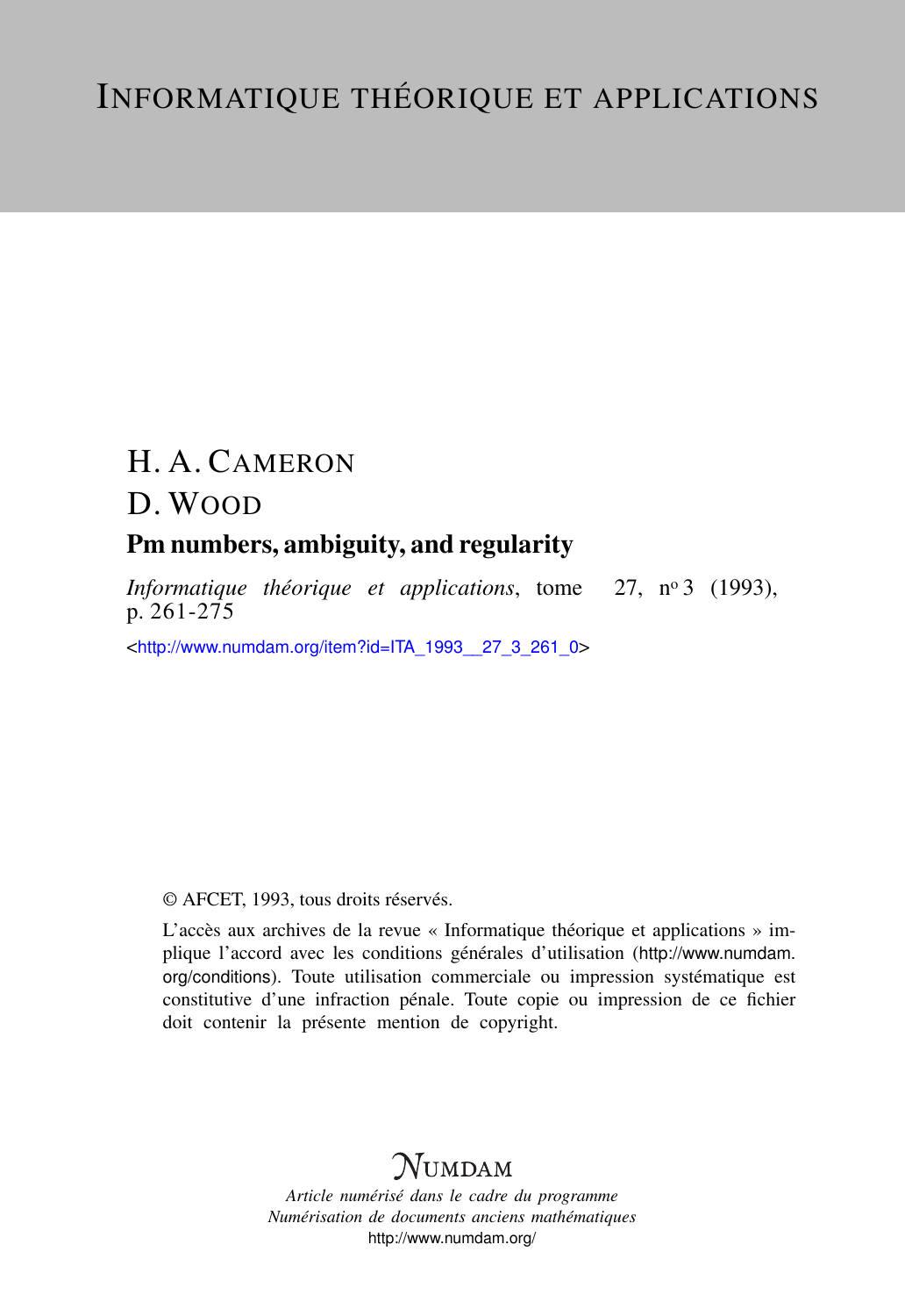Informatique théorique et Applications/Theoretical Informaties and Applications (vol. 27, n° 3, 1993, p. 261 à 275)

### **P m NUMBERS , AMBIGUITY , AN D REGULARIT Y (\*) ( <sup>x</sup> )**

by H. A. CAMERON  $(2)$  and D. Woop  $(2)$ 

Communicated by C. CHOFFRUT

Abstract. — *We introducé the pseudo-m-ray (Pm) number system, in which syms of the form*  $\sum a_i(m^{i+1}-1)/(m-1)$  are the representations of numbers. We characterize the Pm representations

*that are produced by the greedy algorithm and show that they form a regular set. In addition, we* show that the set of Pm representations that are the sole representations for their corresponding *numbers is also a regular set.*

Résumé. – *Nous introduisons le système de numérotation pseudo-m-aire*  $(P_m)$ , dans lequel les  $s$ ommes de la forme  $\sum\,a_i(m^{i+1})/(m-1)$  sont les représentations des nombres. Nous caractérisons *les représentations de Pm qui sont obtenues par l'algorithme vorace et nous montrons qu'elles forment un langage rationnel. De plus^ nous montrons que l'ensemble des représentations de P<sup>m</sup>*

*des nombres qui ont une unique représentation, est un langage rationnel.*

#### **1. INTRODUCTION**

Many number Systems can be viewed as ways of representing integers based on finite or infinite integer sequences  $1 = u_0 < u_1 < u_2 < \dots$  A common method of finding a representation of an integer in any such number system is the greedy algorithm; *see* Fraenkel [Fra85]. To find the greedy représentation of an integer *N,* we find the largest *u<sup>t</sup>* that is no larger than *N* and then repeatedly we set  $a_i \leftarrow |\ N/u_i|$ ,  $N \leftarrow N - a_i u_i$ , and  $i \leftarrow i - 1$ , until  $i = 0$ . In some number systems, some integers may have representations other than the one obtained via the greedy algorithm. (A number that has more than one

<sup>(\*)</sup> This work was supported under a Natural Sciences and Engineering Research Council of Canada Grant and under a grant from the Information Technology Research Centre.

 $(1)$  Received September 1991, accepted September 1992.

*<sup>(</sup> z )* Department of Computer Science, University of Waterloo, Waterloo, Ontario N2L 3G1, Canada.

Informatique théorique et Applications/Theoretical Informaties and Applications 0988-3754/93/03 261 15/S3.50/© AFCET-Gauthier-Villars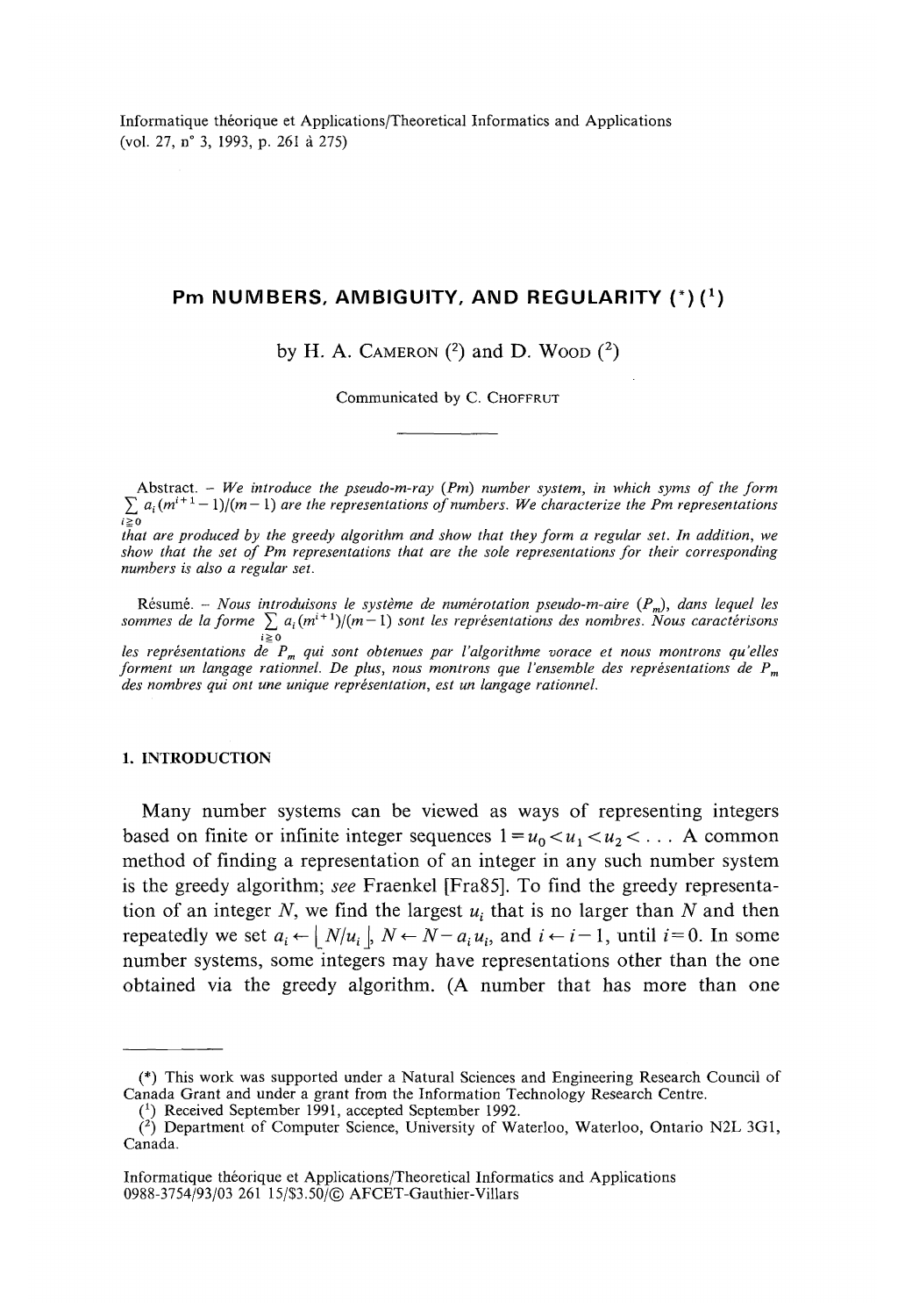representation in the given number system is said to be *ambiguous*; otherwise, it is *unambiguous.)*

There appears to be a close relationship between the properties of number Systems and the properties of formai languages; *see* Shallit [Sha91], for example. Two intriguing problems about this relationship are:

PROBLEM 1.1: For which number systems are the sets of greedy representa*tions regular?*

PROBLEM 1.2: *For which number Systems are the sets of unambiguous numbers regular?*

We introducé the *pseudo-m-ary (Pm) number System* and show that the set of greedy representations and the the set of representations of unambiguous numbers in the Pm number System are regular sets. For any fixed integer  $m>1$ , the Pm number system is based on the sequence

$$
\frac{m^1-1}{m-1}, \frac{m^2-1}{m-1}, \frac{m^3-1}{m-1}, \ldots
$$

As we will see, all integers are representable in the Pm number system.

The P2 number system (the Pm number system when  $m = 2$ ) has been studied previously. Allouche, Betrema, and Shallit [ABS89] characterized the set of integers that can be represented by P2 representations using only the digits 0 and 1. Their interest in the P2 number System arose from a study of the sequence of parentheses occurring in the recursive definition of the integers.

We have used the characterization of the greedy representations in the P2 number System in Cameron [Cam91] and Cameron and Wood [CW93] to establish an upper bound resuit for a class of binary trees. Every binary tree can be viewed as a perfect binary tree (a binary tree whose leaves ail appear on one level; see *fig.* 1) with some perfect binary subtrees removed. Each node of a perfect binary tree has two perfect binary subtrees, so each remaining node has 0, 1, or 2 perfect binary children removed by the pruning; see figure 2. A perfect binary subtree contains  $2^h - 1$  nodes, where *h* is the height of the tree (the distance of the leaves from the root of the tree). Thus, we became interested in numbers of the form  $\sum a_i(2^{i+1}-1)$ , where  $a_i=0, 1$ ,

or 2, because they give the total size of the subtrees we have removed by pruning. These numbers are exactly the P2 representations.

Similarly, each node of a perfect m-ary tree has *m* perfect m-ary subtrees. Pruning such a tree removes 0, 1, 2,..., or *m* perfect m-ary subtrees from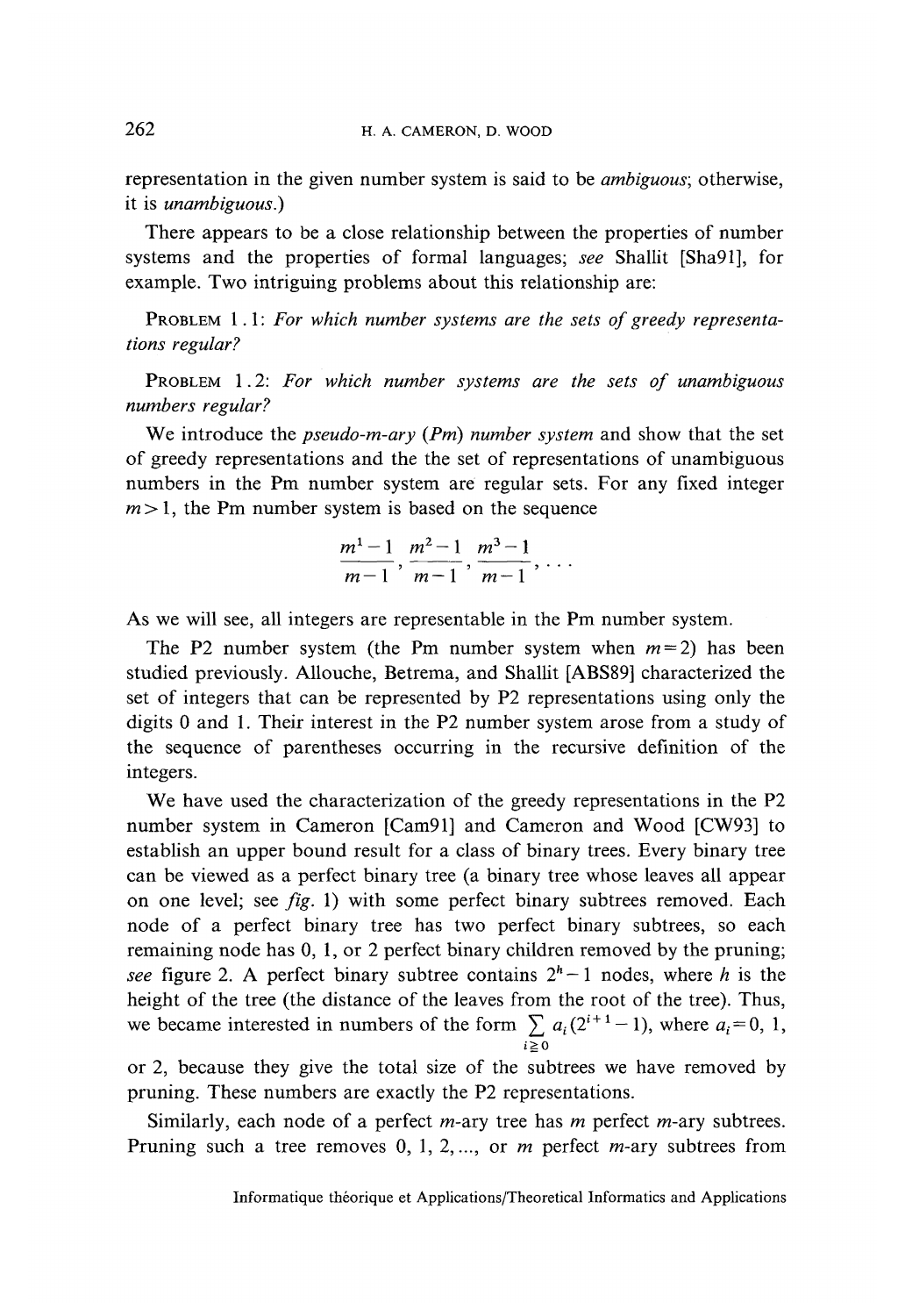

 $Bin(0)$ , the empty tree  $Bin(h + 1)$ , for  $h \geq 0$ Size:  $0$  Size:  $2^{h+1} - 1$ 

**Figure 1. — A recursive définition of the perfect binary tree of height** *h* **(Bin (h)).**



Prune a *Bin(Z)* and two *Bin(l)* subtrees from a  $Bin(4)$  tree.

The resulting binary tree.

Figure 2. – Pruning a complete binary tree.

each remaining node. Again, because a perfect m-ary tree of height *h* contains  $(m<sup>h</sup>-1)/(m-1)$  nodes, we have a relationship between the number of nodes pruned from a perfect m-ary tree and sums of the form  $\sum a_i(m^{i+1}-1)/(m-1)$ , where  $a_i = 0, 1, 2, \ldots$ , or m; that is, between m-ary  $i > 0$ 

trees and Pm representations.

In the following sections, all numbers discussed are assumed to be nonnegative integers, and we assume that *m* is some fixed integer greater than 1.

#### **2. THE Pm NUMBER SYSTEM AND THE GREEDY ALGORITHM**

In this section, we define the Pm number system and introducé the Pm representations obtained via the greedy algorithm.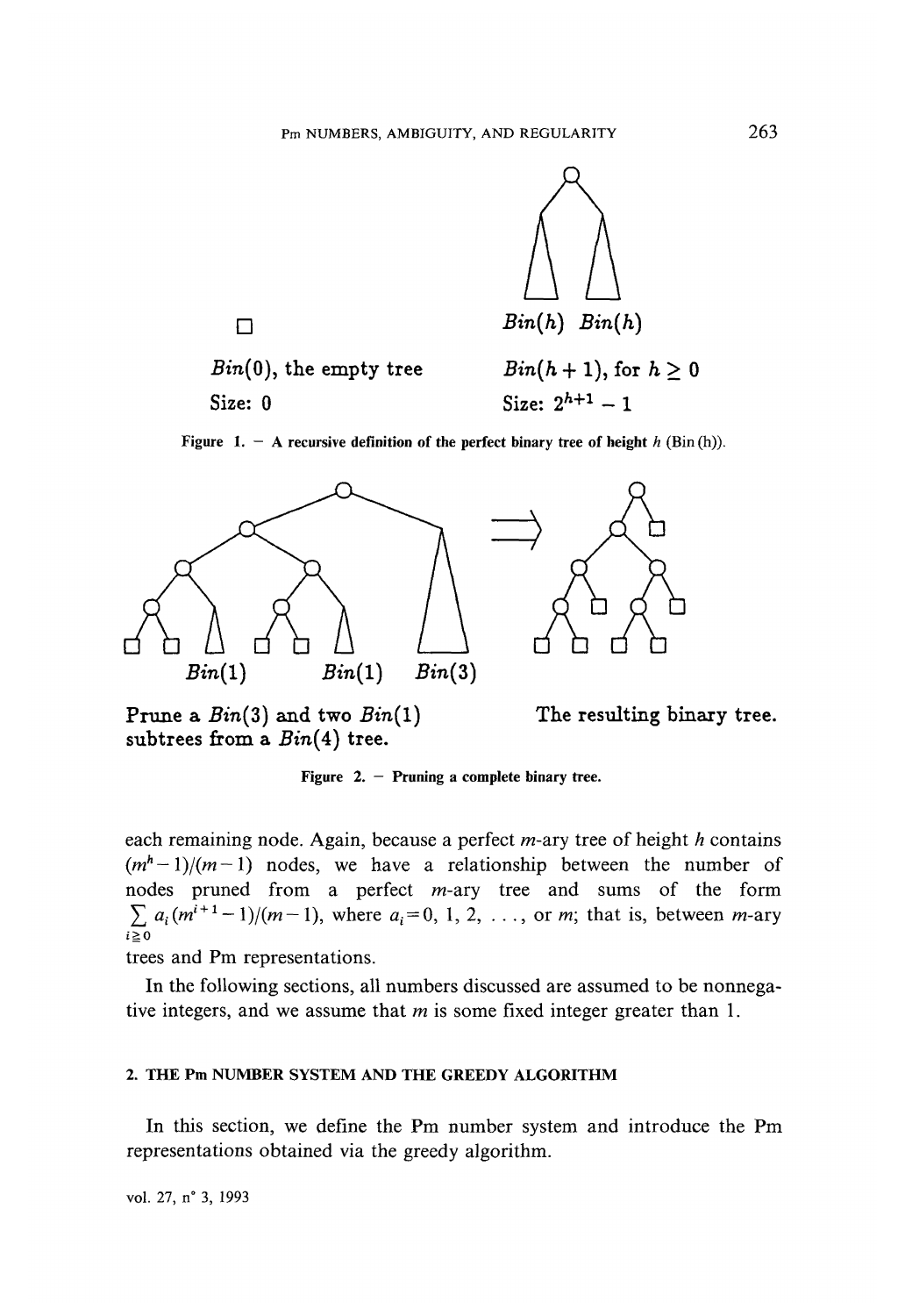The base *m* number system, for some integer  $m>1$ , is based on the integer sequence  $1 = m^0 < m^1 < m^2 < ...$  If we wish to represent an integer in base m, then we use the digits  $0, \ldots, m-1$ , and the *i*-th digit of a base *m* representation is the coefficient of  $m<sup>i</sup>$ . (The least significant digit corresponds to index 0, and we count up from there.) We consider the pseudo-m-ary (Pm) number system, which is based on the integer sequence  $1 = (m^1 - 1)/(m - 1) < (m^2 - 1)/$  $(m-1) < (m^3-1)/(m-1) < \ldots$  It uses the digits 0, ..., m, and the *i*-th digit of a Pm representation is the coefficient of  $(m^{i+1}-1)/(m-1)$ .

Thus, a Pm representation is either  $\varepsilon$  or a sequence of integers of the form  $a_n \nvert a_0$ , where  $n \ge 0$ ,  $1 \le a_n \le m$ , and  $0 \le a_i \le m$ , for all i,  $0 \le i < n$ . The value of the Pm representation  $\varepsilon$  is 0. The value of any other Pm representation  $a_n \nvert a_0$  is denoted by value $(a_n \nvert a_0)$  and is defined to be  $\sum_{i=1}^{n} a_i (m^{i+1}-1)/(m-1)$ . If we consider all non-zero Pm representations with **i = 0** exactly  $n+1$  digits, for some  $n \ge 0$ , the Pm representation consisting of a 1 digit followed by  $n$  zero digits (that is, the Pm representation  $10<sup>n</sup>$ , using the formal language notation  $0<sup>n</sup>$  to mean a string of *n* zeros) has the smallest value among all non-zero Pm representations with exactly  $n+1$  digits. Similarly, the Pm representation consisting of  $n+1$  digits equal to m (the Pm representation  $m^{n+1}$ ) has the largest value among all non-zero Pm representations with exactly  $n+1$  digits. Thus, the value of the non-zero Pm representation  $a_n \ldots a_0$  is bounded by

$$
\frac{m^{n+1}-1}{m-1} \leq \text{value} \ (a_n \dots a_0) \leq \frac{m}{m-1} \left( \frac{m^{n+2}-1}{m-1} - n - 2 \right).
$$

Now, we show that each non-negative integer is representable in the Pm number system. We will use the greedy algorithm and a result of Fraenkel [Fra85],

The greedy algorithm produces a representation  $a_n$ . . .  $a_0$  (if one is possible) in a number system  $1 \le u_0 < u_1 < u_2 < \ldots$  for a positive integer *N* as follows:

Find the largest index *n* such that  $u_n \leq N$ .

 $i \leftarrow n$ Repeat  $a_i \leftarrow |N/u_i|$  $N \leftarrow N - a_i u_i$ <br>*i*  $\leftarrow i-1$ Until  $i = 0$ .

Informatique théorique et Applications/Theoretical Informaties and Applications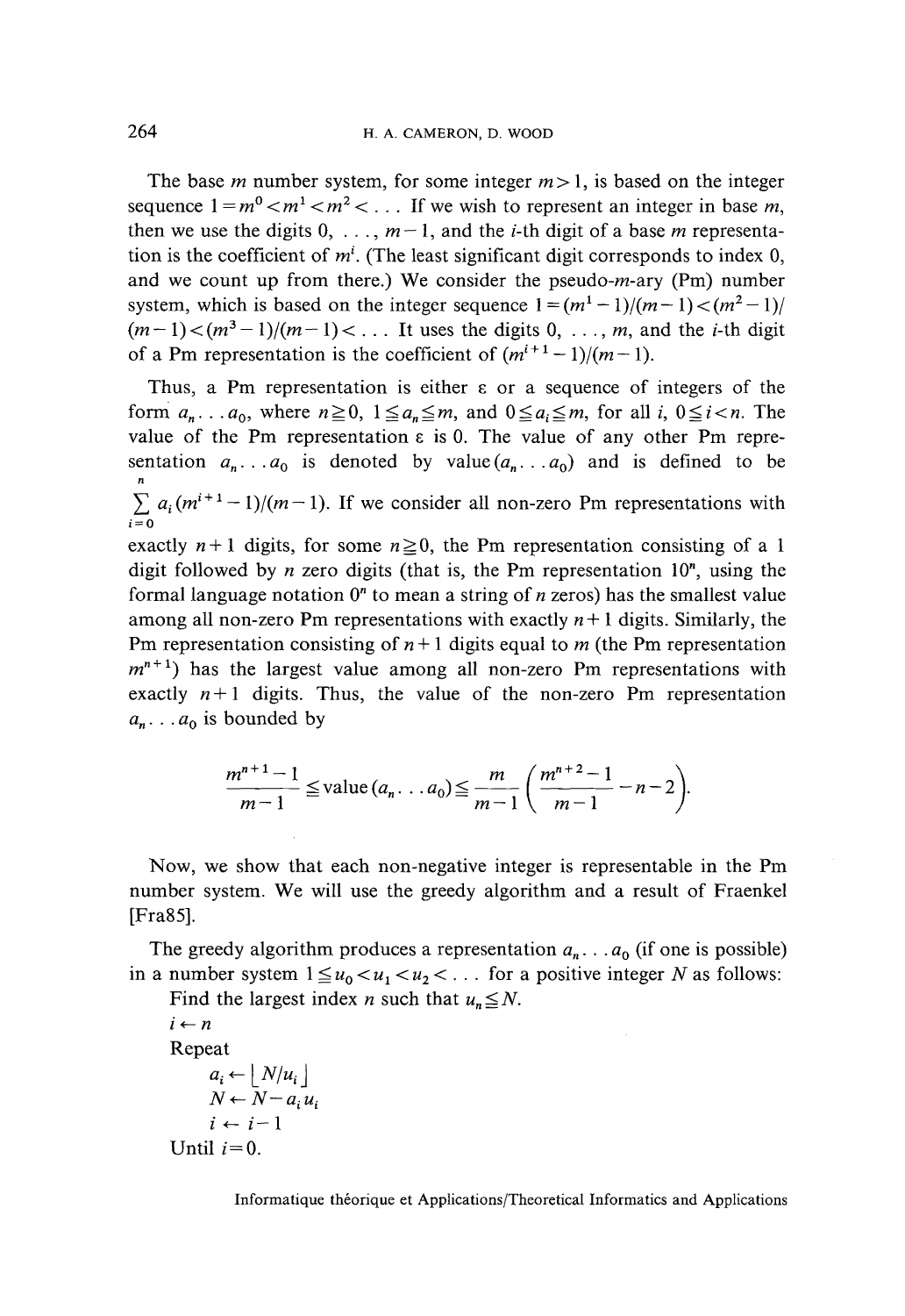Note that

$$
\sum_{i=0}^{k} a_i u_i < u_{k+1}, \quad \text{for all } k, 0 \le k \le n,
$$

because *n* is the largest index such that  $u_n \leq N$  and because we remove as many multiples of  $u_i$  as possible from what remains of  $N$  before considering lower-order digits in the greedy representation, for all i,  $0 \le i \le n$ . The following result of Fraenkel [Fra85] implies that, in certain number Systems, the greedy representation is the only representation to satisfy

$$
\sum_{i=0}^{k} a_i u_i < u_{k+1}, \quad \text{for all } k, 0 \le k \le n,
$$

and that every non-negative integer has such a representation in these number systems.

PROPOSITION 2.1 (Fraenkel): Let  $1 = u_0 < u_1 < u_2 < \dots$  be any finite or *infinite sequence of integers. Any non-negative integer N has precisely one n representation in the system*  $S = \{u_0, u_1, u_2, \dots\}$  *of the form*  $N = \sum a_i u_i$ **i = 0** *where the a<sup>t</sup> are non-negative integers that satisfy*

$$
a_k u_k + a_{k-1} u_{k-1} + \ldots + a_0 u_0 < u_{k+1} (k \ge 0).
$$

By Proposition 2.1, we see that, in the Pm number system, the greedy representation  $a_n$ . . .  $a_0$  for a non-negative integer p is the only representation for *p* that satisfies

$$
a_k \geq 0
$$

and

$$
\sum_{i=0}^{k} a_i \frac{m^{i+1}-1}{m-1} < \frac{m^{k+2}-1}{m-1},
$$

for all k,  $0 \le k \le n$ , and that there is such a representation for every nonnegative integer.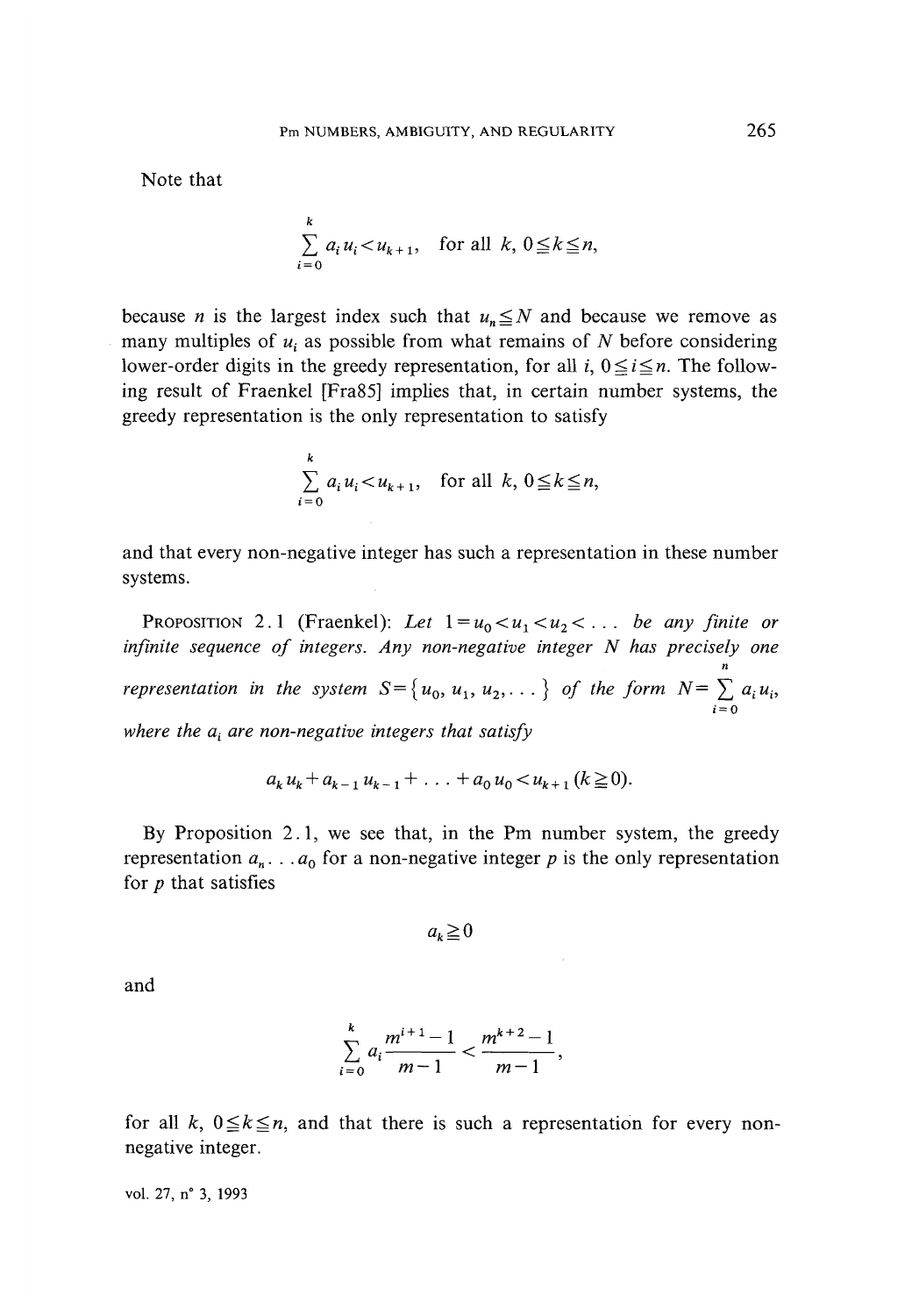#### **3. THE REGULARITY OF GREEDY REPRESENTATIONS**

We will show that the following regular language captures exactly the Pm representations that are produced by the greedy algorithm.

DÉFINITION 3.1: *Let LG be the regular language*

$$
L_G = \{1, \ldots, m-1\} \{0, \ldots, m-1\}^*
$$
  
+  $\{1, \ldots, m-1\} \{0, \ldots, m-1\}^* m 0^* + m 0^* + \varepsilon$ .

The regular language  $\{1, \ldots, m-1\}$   $\{0, \ldots, m-1\}^* + \varepsilon$  is the set of Pm representations that do not have any digit equal to  $m$ . The regular language  $\{1, \ldots, m-1\}$   $\{0, \ldots, m-1\}^* m 0^* + m 0^*$  is the set of Pm representations that have exactly one digit equal to *m* and ail lower-order digits are zero. Note that if  $a_n \, \ldots \, a_0$  is in  $L_6$ , then  $a_k \ldots a_0$ , where  $a_k > 0$ , for some  $0 \le k < n$ , is also in  $L_G$ . Also, if we consider the Pm representations with exactly  $n+1$ digits in  $L<sub>G</sub>$ , then we see that the Pm representation that consists of the digit m followed by *n* zero digits has the largest value among them ail; that is, the value of the Pm representation  $a_n$ . . .  $a_0$  in  $L_G$  is bounded from above by

value 
$$
(a_n \dots a_0) \leq \frac{m(m^{n+1}-1)}{m-1}
$$
.

Now, we will show that  $L<sub>G</sub>$  is the set of all Pm representations produced by the greedy algorithm.

THEOREM 3.1: The regular language  $L_G$  consists of exactly the Pm represen*tations produced by the greedy algorithm for non-negative integers. Hence, the* set of Pm representations produced by the greedy algorithm for non-negative *integers is regular.* 

*Proof:* We first show that any Pm representation not in  $L<sub>G</sub>$  is not a greedy représentation. Let *an.* . *.aoeLG.* Then, some digit, *ak* say, is m and some lower order digit,  $a_j$  say, is non-zero. That is,  $a_n \ldots a_0$  has the form  $a_n$ . . .  $a_{k+1}$  *ma*<sub>k-1</sub> . . .  $a_j$ . . .  $a_0$ , where  $a_j > 0$ . By Proposition 2.1,  $a_n$ . . .  $a_0$  must satisfy

value 
$$
(a_r \dots a_0) = \sum_{i=0}^r a_i \frac{m^{i+1}-1}{m-1} < \frac{m^{r+2}-1}{m-1}
$$
,

for all r,  $0 \le r \le n$ , if  $a_n \dots a_0$  is the representation produced by the greedy algorithm for value $(a_n, a_0)$ . We now show that  $a_n, a_0$  violates that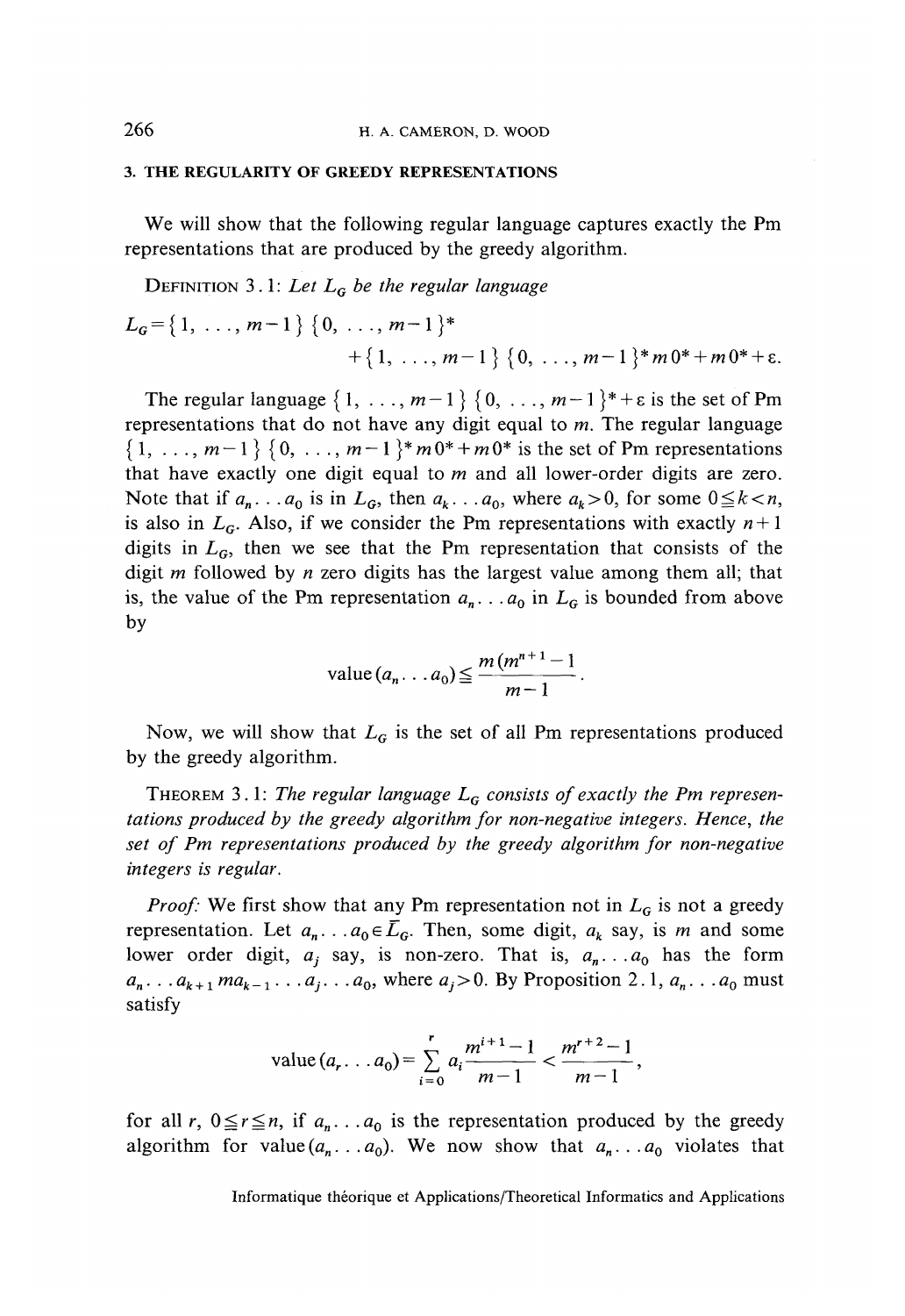condition at  $r = k$ . Consider

value 
$$
(a_k \dots a_0) \ge \text{value } (m 0^{k-j-1} a_j 0^j)
$$
  
\n
$$
\ge \text{value } (m 0^{k-1} 1)
$$
\n
$$
= \frac{m^{k+2} - 1}{m - 1}.
$$

Therefore,  $a_n \dots a_0$  is not the representation produced by the greedy algorithm for value  $(a_n \ldots a_0)$ .

Now we show that any Pm representation in  $L_G$  is produced by the greedy algorithm for the corresponding number. We show that every Pm representation  $a_n$ . . .  $a_0$  in  $L_G$  satisfies  $a_i \ge 0$  and

$$
\sum_{j=0}^i a_j \frac{m^{j+1}-1}{m-1} < \frac{m^{i+2}-1}{m-1},
$$

for all  $i \ge 0$ , thus proving, by Proposition 2.1, that every element of  $L_G$  is a greedy representation. Let  $a_n$ . . .  $a_0$  be in  $L_G$ . Clearly,  $a_k \ge 0$ , for all  $k, 0 \le k \le n$ . Also, for any  $k$ ,  $0 \le k \le n$ , the Pm representation  $a_k \ldots a_0$  (ignoring leading zeros) is in  $L_G$ . Now, the value of the Pm representation  $a_k \nvert a_0$  in  $L_G$ is bounded from above by value  $(a_k \dots a_0) \leq m(m^{k+1} - 1)/(m - 1)$ . But

$$
m(m^{k+1}-1)/(m-1) < (m^{k+2}-1)/(m-1),
$$

so value $(a_k \dots a_0) < (m^{k+2}-1)/(m-1)$ , as required.  $\square$ 

#### **4. THE Pm REPRESENTATIONS OF THE UNAMBIGUOUS NUMBERS**

There are many Pm representations that are not in  $L_G$ ; namely, all those that have a digit equal to *m* and some other lower-order non-zero digit. Since the value of a Pm representation that is not in  $L<sub>G</sub>$  is also the value of some Pm representation that is in  $L_G$ , the numbers corresponding to Pm representations that are not in  $L<sub>G</sub>$  are ambiguous. For example, the Pm representation  $m0^{n-2}$  1, which is not in  $L_G$ , has value  $m(m^n-1)/(m-1)+1$  $=$   $(m^{n+1}-1)/(m-1)$  and so does the Pm representation 10<sup>n</sup>, which is in  $L<sub>G</sub>$ . Thus, the number  $(m^{n+1}-1)/(m-1)$  is ambiguous in the Pm number system. We prove that the set of numbers that are unambiguous in the Pm number system is a regular set.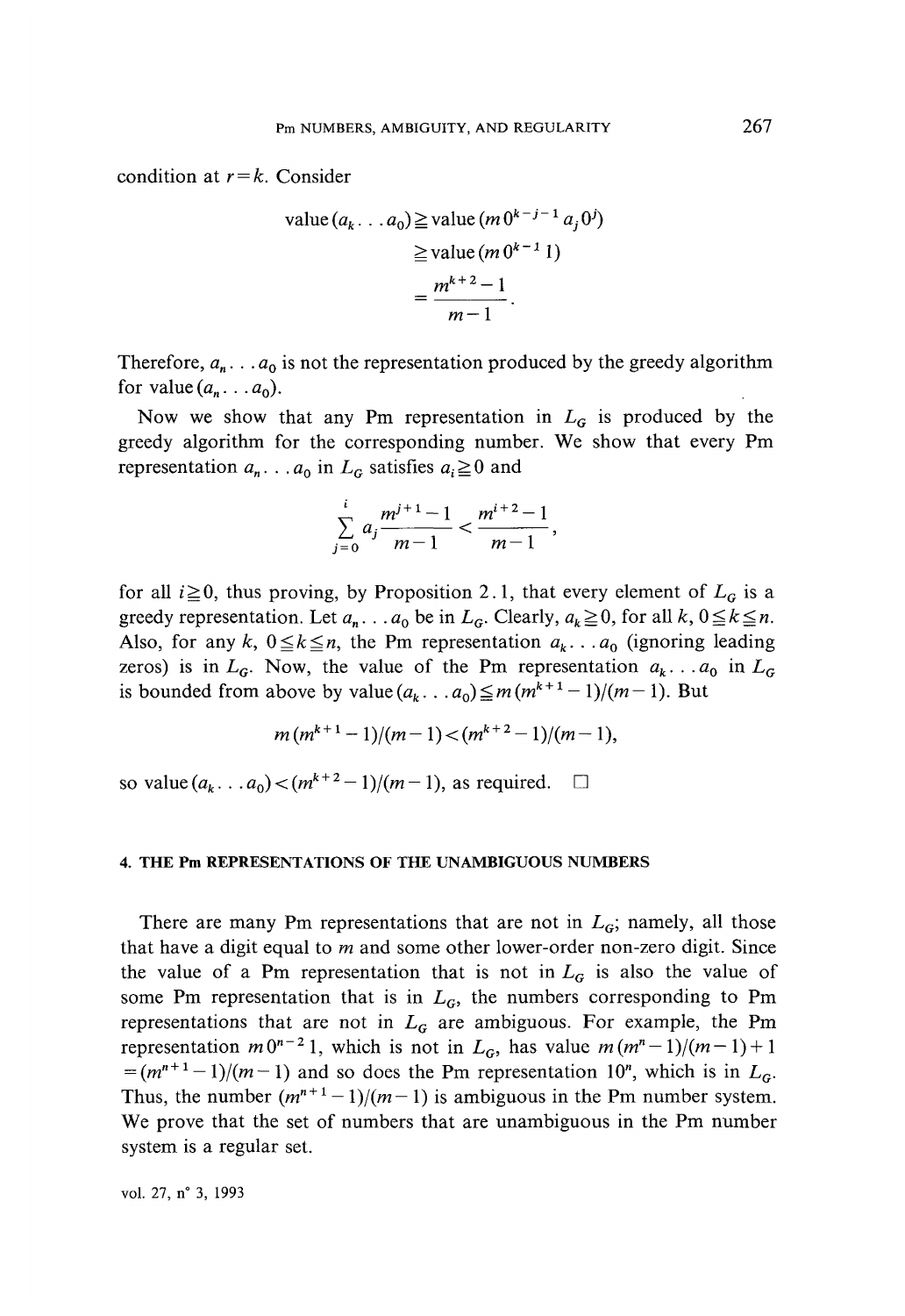DEFINITION 4.1: Let  $L_{U}$  be the regular language

$$
L_U = \{ 1, \ldots, m-1 \}^+ [0 \, m + \{ 1, \ldots, m-1 \} \, \{ 0, \ldots, m \} + m \, 0] + \{ \varepsilon, 1, \ldots, m \}.
$$

Thus,  $L<sub>U</sub>$  contains all Pm representations of length at most two that fall, in lexicographic order, between (and including)  $\varepsilon$  and  $m0$ , and  $L<sub>U</sub>$  contains all Pm representations  $a_n$ ... $a_0$ , for  $n \ge 2$ , such that the last two digits  $a_1 a_0$ fall, in lexicographic order, between (and including)  $0m$  and  $m0$ , and  $0 < a_i < m$ , for all  $i, 2 \le i \le n$ .

Clearly,  $L_v$  is a subset of  $L_g$ ; that is, a Pm representation in  $L_v$  has at most one digit equal to *m*, and, if it has a digit equal to *m*, then all lowerorder digits are zero. Furthermore, if  $a_n \nvert a_0$  is in  $L_v$ , for some  $n \ge 2$ , then  $a_{n-1} \ldots a_0$  is in  $L_u$ , too.

We will show that the Pm representations in  $L_v$  are exactly the Pm representations of the unambiguous numbers. To do this, we first show that no two Pm representations in  $\{0, 1, \ldots, m\}$  have the same value and then we bound the values of the Pm representations in  $L_v$ .

LEMMA 4.1: Let  $S_2$  be the set of Pm representations with one or two *digits; that is, let*  $S_2 = \{ \varepsilon, 1, \ldots, m m \}$ *. If x and y are in*  $S_2$  *and*  $x \neq y$ *, then*  $value(x) \neq value(y)$ .

*Proof:* For convenience, we treat all Pm representations in  $S_2$  as if they have two digits, by adding leading zeros if necessary. Let  $a_1 a_0$  and  $b_1 b_0$  be in  $S_2$  and let  $a_1 a_0 \neq b_1 b_0$ . There are two cases to consider: either  $a_1 \neq b_1$ , or  $a_1 = b_1$  and  $a_0 \neq b_0$ .

If  $a_1 \neq b_1$ , then assume, without loss of generality, that  $a_1 < b_1$ . Consider value  $(a_1 a_0) = a_1 (m^2 - 1)/(m - 1) + a_0$ . Since  $a_1 b_1$  and  $a_0 \le m$ , we have value  $(a_1 a_0) \le (b_1 - 1)(m^2 - 1)/(m - 1) + m = b_1(m^2 - 1)/(m - 1) - 1$ . Since  $b_0 \ge 0$ , we have value  $(a_1 a_0) < b_1 (m^2 - 1)/(m - 1) + b_0 =$  value  $(b_1 b_0)$ .

If  $a_1 = b_1$  and  $a_0 \neq b_0$ , assume, without loss of generality, that  $a_0 < b_0$ . Then,

 $\text{value} (a_1 a_0) \leq b_1 (m^2 - 1)/(m - 1) + (b_0 - 1)$ 

$$
b1(m2-1)/(m-1)+b0=value(b1b0).
$$

'In both cases, value $(a_1 a_0) \neq$ value $(b_1, b_0)$ .  $\Box$ 

Note that this resuit does not establish the unambiguity of the numbers with representations in  $S_2$  because it does not consider Pm representations with more than two digits. Indeed, the numbers corresponding to some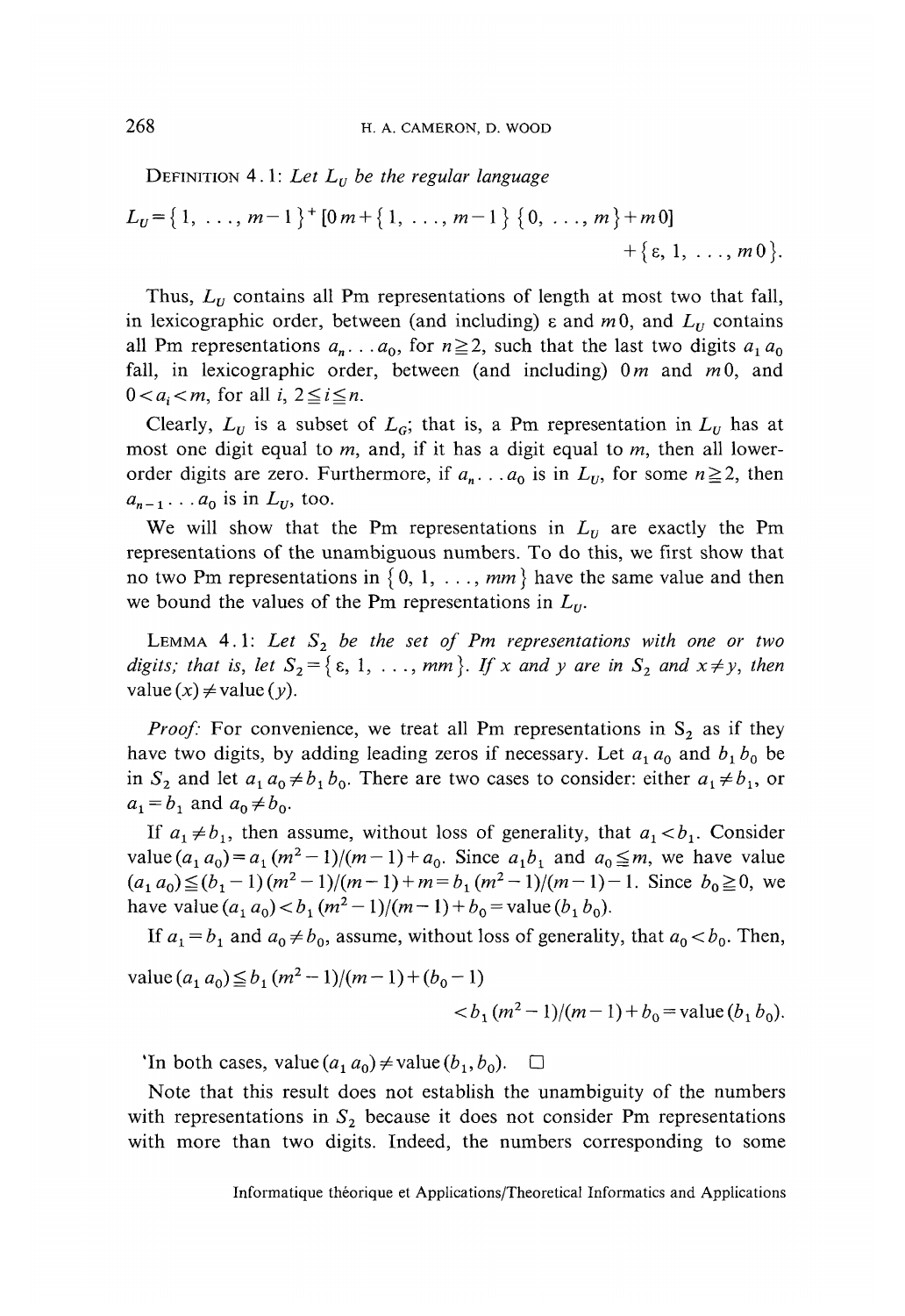two-digit Pm representations are ambiguous. For example, the number  $m(m^2-1)/(m-1)+1$  is represented in the Pm number system by m 1 and 100.

LEMMA 4.2: Let  $a_n$ ... $a_0$  be in  $L_v$ . If  $n < 2$ , then

$$
0 \leq \text{value} (a_n \dots a_0) \leq m (m^2 - 1)/(m - 1).
$$

*Otherwise,*

$$
\frac{1}{m-1}\left(\frac{m^{n+2}-1}{m-1}-2m-n\right)\leq \text{value }(a_n\ldots a_0)\leq \frac{m^{n+2}-1}{m-1}-n.
$$

*Proof:* The set of Pm representations in  $L<sub>U</sub>$  with zero, one, or two digits is  $L_n(2) = \{ \varepsilon, 1, \ldots, m0 \}$  and this set consists of all Pm representations of length at most two that fall, in lexicographic order, between (and including)  $\varepsilon$  and m0. By Lemma 4.1, no two of these representations have the same value. If we list the elements of  $L<sub>U</sub>(2)$  in lexicographic order, their values are strictly increasing. To see this, consider the Pm representation that comes after  $a_1 a_0$  (we add leading zeros as necessary to obtain two digits). If  $a_0 < m$ , then the next representation is  $a_1(a_0+1)$  and

value 
$$
(a_1 a_0) = a_1 (m^2 - 1)/(m - 1) + a_0
$$
  
 $< a_1 (m^2 - 1)/(m - 1) + (a_0 + 1)$   
 $= \text{value} (a_1 (a_0 + 1)).$ 

If  $a_0 = m$ , then the next representation is  $(a_1 + 1)0$  and

value 
$$
(a_1 a_0) = a_1 (m^2 - 1)/(m - 1) + m
$$
  
\n $< a_1 (m^2 - 1)/(m - 1) + (m + 1)$   
\n $= (a_1 + 1) (m^2 - 1)/(m - 1)$   
\n $= \text{value} ((a_1 + 1) 0).$ 

Therefore, if  $a_1 a_0 \in L_U$ , then

value (ε) = 0 ≤ value 
$$
(a_1 a_0)
$$
 ≤  $m(m^2 - 1)/(m - 1)$  = value  $(m 0)$ .

If  $a_n \nvert a_0 \in L_v$  and  $n \ge 2$ , then, by similar arguments about the last two digits of this representation,

value 
$$
(a_n \dots a_2 \cdot 0 \cdot m) \leq \text{value } (a_n \dots a_0) \leq \text{value } (a_n \dots a_2 \cdot m \cdot 0).
$$

If some  $a_i > 1$ , where  $2 \leq i \leq n$ , then we can subtract 1 from  $a_i$  to create a Pm representation in  $L_U$  with smaller value than value  $(a_n, \ldots, a_0)$ . Thus, value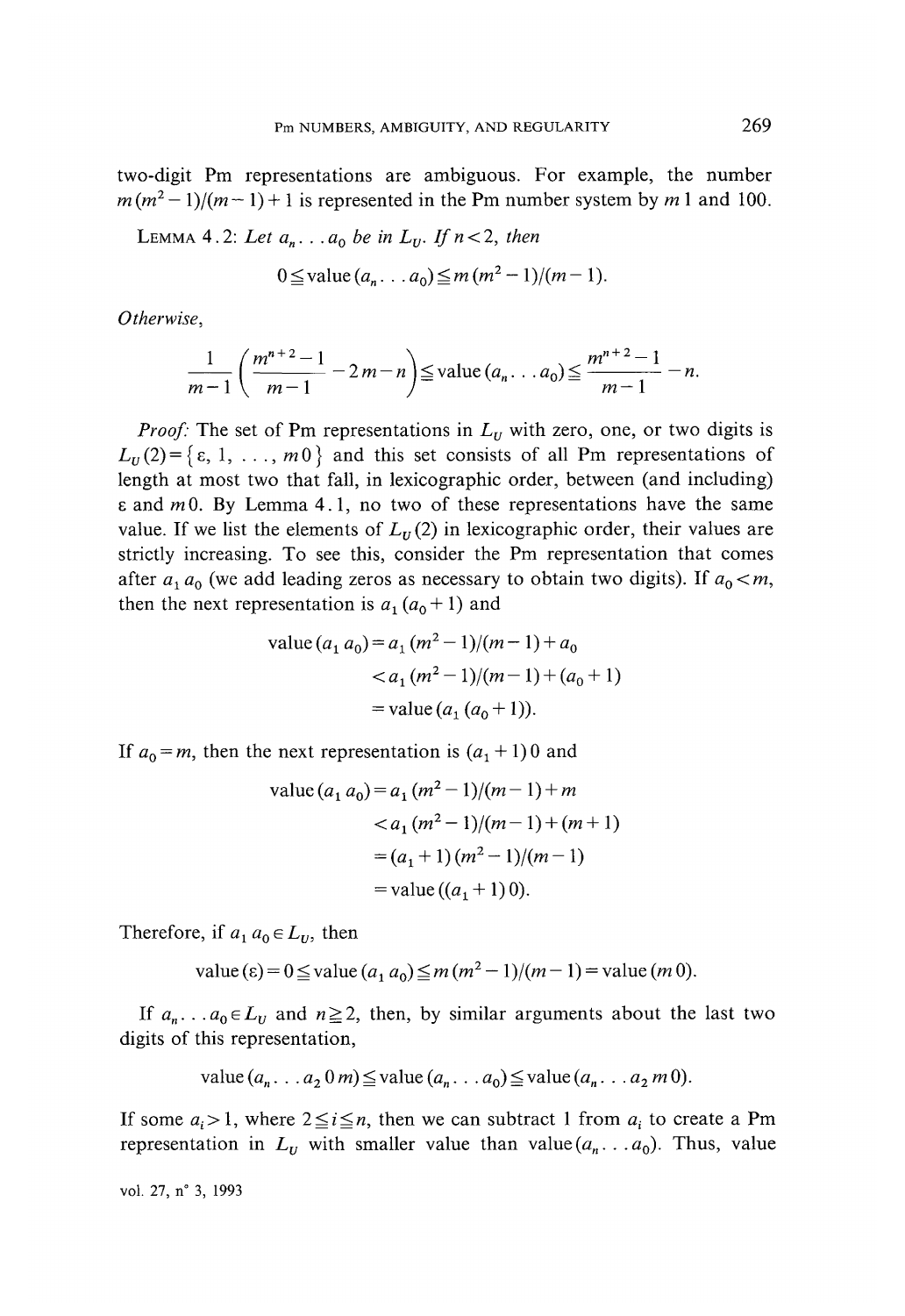$(1^{n-1} 0 m)$   $\leq$  value  $(a_n \dots a_0)$ , where  $1^{n-1}$  represents a string of  $n-1$  ones. Similarly, if some  $a_i < m-1$ , where  $2 \leq i \leq n$ , then we can add 1 to  $a_i$  to create another Pm representation in  $L<sub>U</sub>$  with greater value than value  $(a_n \ldots a_0)$ . Thus, value  $(a_n \dots a_0) \leq$  value  $((m-1)^{n-1} \cdot m \cdot 0)$ , where  $(m-1)^{n-1}$  represents a string of  $m-1$ 's of length  $n-1$ .  $\square$ 

THEOREM 4.3: *A number is unambiguous in the Pm number system if and only if it has a représentation in Lv. Hence, the set of Pm représentations of unambiguous numbers is regular.*

*Proof:* We split the proof into two parts.

CLAIM 1: Each Pm representation in  $L<sub>U</sub>$  is the only Pm representation with its value.

Clearly,  $\epsilon$  is the only Pm representation for  $\theta$ . Consider the Pm representations  $a_n$ ...  $a_0$  in  $L_v$  with positive values. The proof is by induction on *n*.

BASIS: The set  $L_v(2) = \{1, \ldots, m0\}$  contains the only Pm representations in  $L_{U}$ , for  $n = 0$  and  $n = 1$ . Any Pm representation with three or more digits has value at least value  $(100) = (m^3 - 1)/(m - 1)$ . The Pm representations  $m_1, m_2, \ldots, mn$  (the only Pm representations with at most two digits that are not in  $L_v(2)$ ) have values at least value  $(m_1) = (m^3 - 1)/(m - 1)$ . By Lemma 4.2, a Pm representation in  $L<sub>U</sub>(2)$  has value at most  $m(m^2-1)/(m-1) < (m^3-1)/(m-1)$ , for all  $m>1$ . By Lemma 4.1, no two of the Pm representations in  $L_v(2)$  have the same value. Therefore, each representation in  $L<sub>v</sub>(2)$  is unambiguous.

INDUCTION HYPOTHESIS: Assume that each Pm representation  $a_k \ldots a_0$  in  $L_y$ is the only Pm representation for value  $(a_k, a_0)$ , for all  $k < n$ , for some  $n>1$ .

INDUCTION STEP: Let  $a_n \nvert a_0$  be a Pm representation in  $L_v$ . Assume that there exists some other Pm representation  $b_k$ ...  $b_0$  (not necessarily in  $L_v$  or  $L_G$  with the same value. There are three possibilities: either  $k > n$ ,  $k < n$ , or *k = n.*

 $k>n$ . Since  $L_v \subseteq I_G$ , the representation  $a_n \dots a_0$  is the greedy representation for value  $(a_n \ldots a_0)$ . The greedy representation of a number has the longest length of any representation of that number, so this case cannot occur.

*k* < *n*. We show that the difference value  $(b_k, b_0)$  – value  $(a_{n-1}, a_0)$  is not the same as the différence value

$$
(a_n \dots a_0)
$$
 - value  $(a_{n-1} \dots a_0) = a_n (m^{n+1} - 1)/(m-1)$ .

Informatique théorique et Applications/Theoretical Informaties and Applications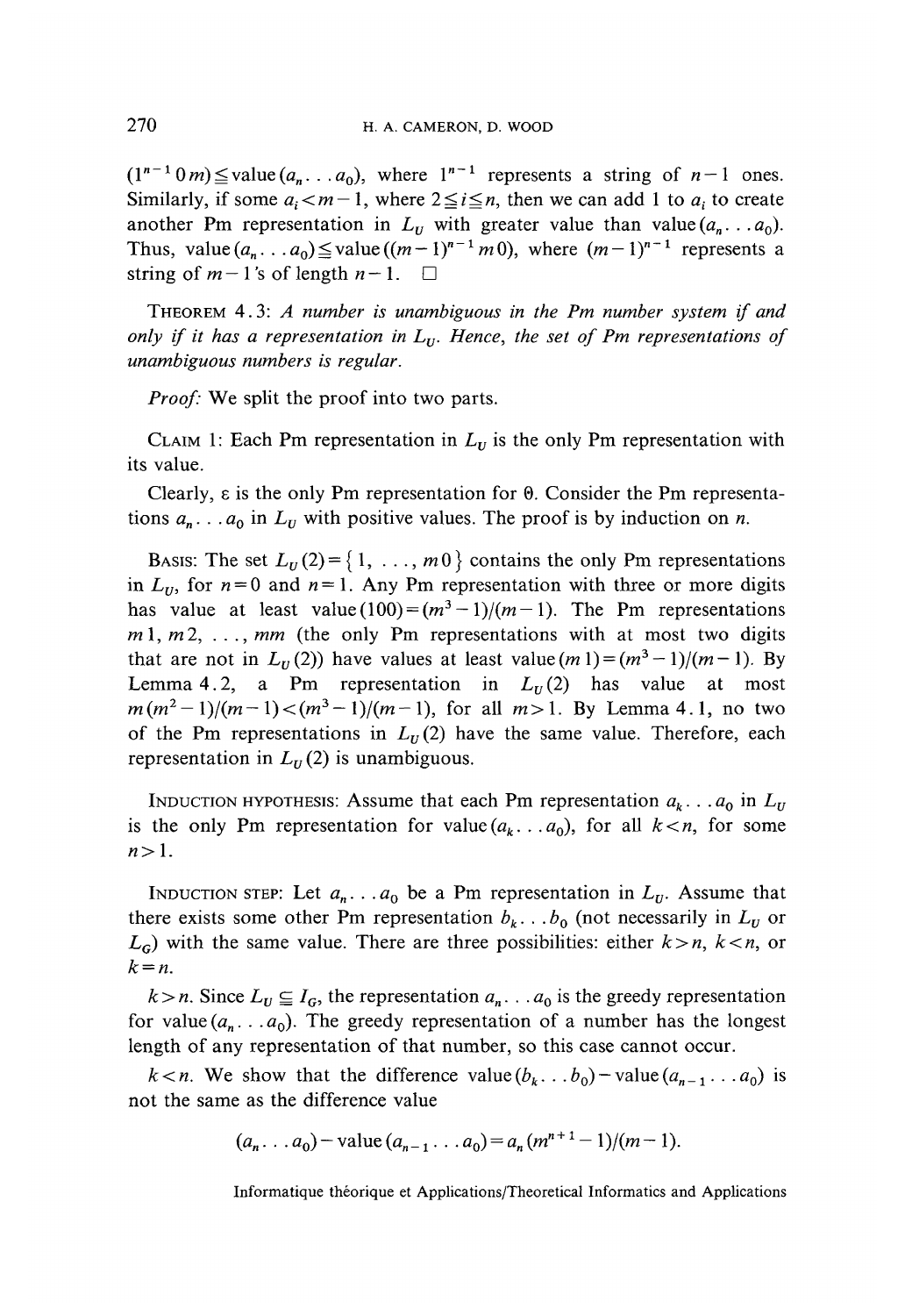Thus, the Pm representations  $a_n \nvert a_0$  and  $b_k \nvert b_0$  cannot have the same vaue, a contradiction.

Since  $b_k$ . . .  $b_0$  is a Pm representation of length  $k+1$ ,

value 
$$
(b_k...b_0) \le \frac{m}{m-1} \left( \frac{m^{k+2}-1}{m-1} - k - 2 \right)
$$
  

$$
\le \frac{m}{m-1} \left( \frac{m^{n+1}-1}{m-1} - n - 1 \right).
$$

Furthermore, since  $a_{n-1}$ . . .  $a_0 \in L_U$ , by Lemma 4.2,

$$
\frac{1}{m-1}\left(\frac{m^{n+1}-1}{m-1}-2m-n+1\right)\leq \text{value } (a_{n-1}\ldots a_0).
$$

Therefore,

value 
$$
(b_k \tldots b_0)
$$
 - value  $(a_{n-1} \tldots a_0)$   
\n
$$
\leq \frac{m}{m-1} \left( \frac{m^{n+1}-1}{m-1} - n - 1 \right) - \frac{1}{m-1} \left( \frac{m^{n+1}-1}{m-1} - 2m - n + 1 \right)
$$
\n
$$
= \frac{m^{n+1}-1}{m-1} - (n-1)
$$
\n
$$
< \frac{m^{n+1}-1}{m-1},
$$

since  $m>1$  and  $n \ge 2$ . Thus,

value 
$$
(b_k... b_0)
$$
 - value  $(a_{n-1}... a_0) \neq a_n (m^{n+1}-1)/(m-1)$ ,

a contradiction.

 $k = n$ . We know that  $a_n \dots a_0$  is in  $L_U \subseteq L_G$ ; that is,  $a_n \dots a_0$  is produced by the greedy algorithm when it is given value  $(a_n, a_0)$ . Therefore,  $a_n = \left[$  value $(a_n \dots a_0)(m-1)/(m^{n+1}-1) \right]$ . But this implies that  $b_n$  cannot be larger than  $a_n$ ; that is,  $b_n \leq a_n$ .

Suppose  $b_n = a_n$ . Then,  $b_{n-1} \ldots b_0$  is not equal to  $a_{n+1} \ldots a_0$  and value  $(b_{n-1} \ldots b_0)$  = value  $(a_{n-1} \ldots a_0)$ . Now,  $a_{n-1} \ldots a_0$  is in  $L_v$  and, by the induction hypothesis, it is the only Pm representation for value  $(a_{n-1} \ldots a_0)$ . Therefore, we must have  $b_{n-1}$ . . .  $b_0 = a_{n-1}$ . . .  $a_0$ , a contradiction.

Now, if  $b_n < a_n$ , then the Pm representations  $b_{n-1} \ldots b_0$  and  $(a_n - b_n)a_{n-1} \ldots a_0$  are two different Pm representations with the same value.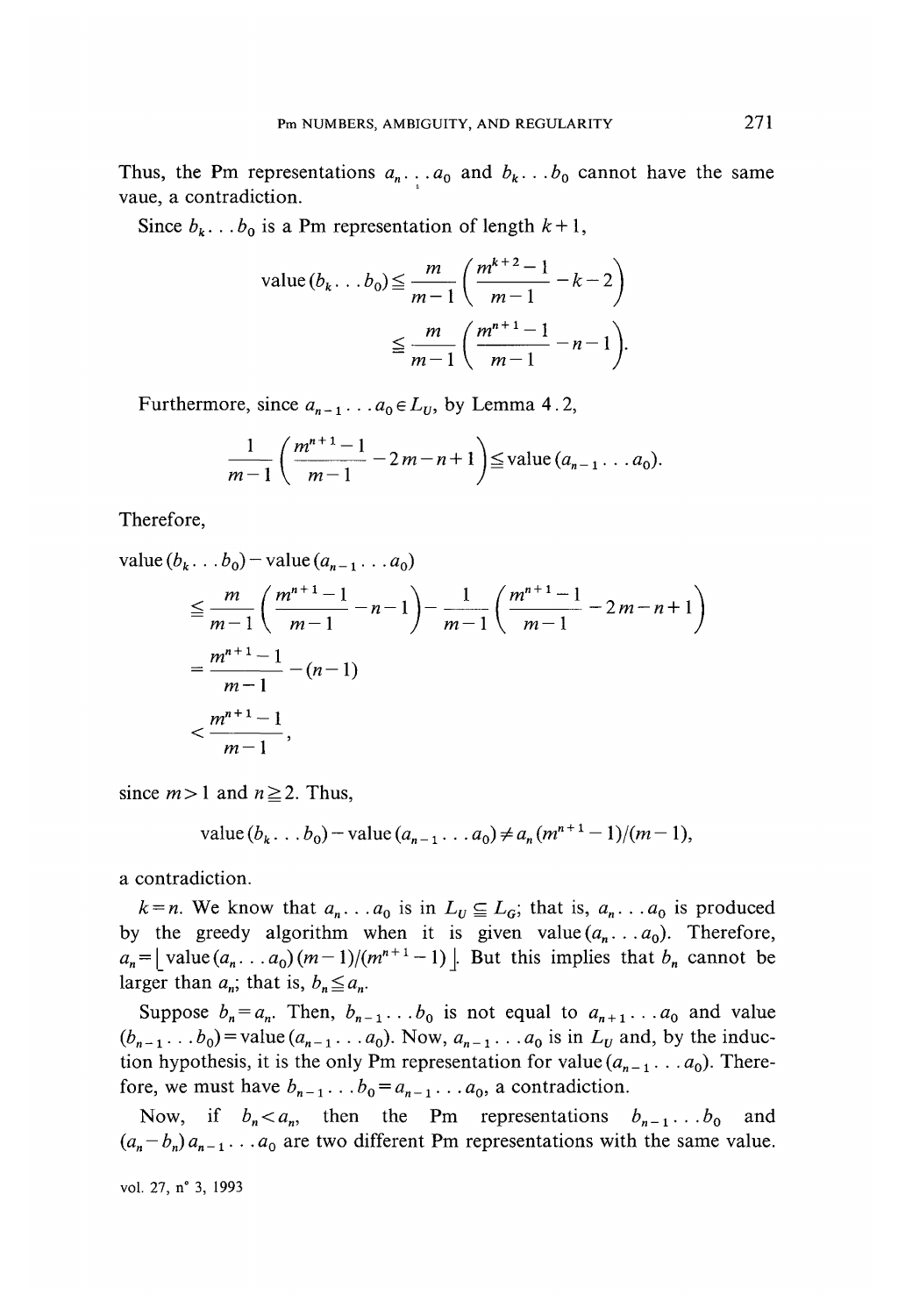Since  $a_n - b_n > 0$  and  $a_n \dots a_0$  is in  $L_v$ , the Pm representation  $(a_n - b_n)a_{n-1} \ldots a_0$  is also in  $L_{ij}$ . We have already shown above that we cannot have some Pm representation  $(a_n - b_n)a_n$ ...  $a_0$  in  $L_v$  and some other Pm representation  $b_{n-1}$ ...b<sub>0</sub> such that value  $(a_n, a_0)$  = value  $(b_k, b_0)$ . Thus, this case is not possible either.

Each possibility leads to a contradiction; therefore, our assumption that there exists some other Pm representation  $b_k$ ...  $b_0$  that has the same value as  $a_n$ ... $a_0 \in L$  must be false. Thus, each Pm representation in  $L$ <sup>*v*</sup> is the only Pm representation with the corresponding value.

CLAIM 2: Each number that does not have a representation in  $L<sub>U</sub>$  is ambiguous.

Suppose the Pm representation  $a_n$ . . .  $a_0$  is not in  $L_v$ . We construct another Pm representation for value  $(a_n \tcdot a_0)$  to show that value  $(a_n \tcdot a_0)$  is ambiguous. There are two cases to consider: either  $a_n$ ...  $a_0$  is in  $L_G$  or  $a_n$ ...  $a_0$  is not in  $L_c$ .

If  $a_n \dots a_0$  is not in  $L_G$ , then, by Theorem 3.1, there exists some Pm representation  $b_k$ . . .  $b_0$  in  $L_G$  such that value $(b_k, b_0)$  = value  $(a_n, a_0)$ . Thus, value  $(a_n \dots a_0)$  is ambiguous.

Otherwise,  $a_n \nvert a_0$  is in  $L_G$  and we use the equality

$$
\frac{m^{k+1}-1}{m-1} = m\frac{m^k-1}{m-1} + 1
$$

to build another Pm representation with the same value as  $a_n \nvert a_0$ . There are two subcases to consider: either there are digits  $a_{j-1} = 0$  and  $a_j > 0$ , for some  $j$ ,  $2 < j \leq n$ , or there are not.

**Two such digits,**  $a_{i-1}$  and  $a_i$ , exist. If  $a_0 = m$ , then, by the definition of  $L_G$ , since  $a_0$  is non-zero,  $a_1$  cannot be m. Consider the Pm representation  $b_n$ . . .  $b_0$ , where

$$
b_j = a_j - 1,
$$
  
\n
$$
b_{j-1} = a_{j-1} + m = m,
$$
  
\n
$$
b_1 = a_1 + 1,
$$
  
\n
$$
b_0 = 0, \text{ and}
$$
  
\n
$$
b_i = a_i, \text{ otherwise.}
$$

Informatique théorique et Applications/Theoretical Informaties and Applications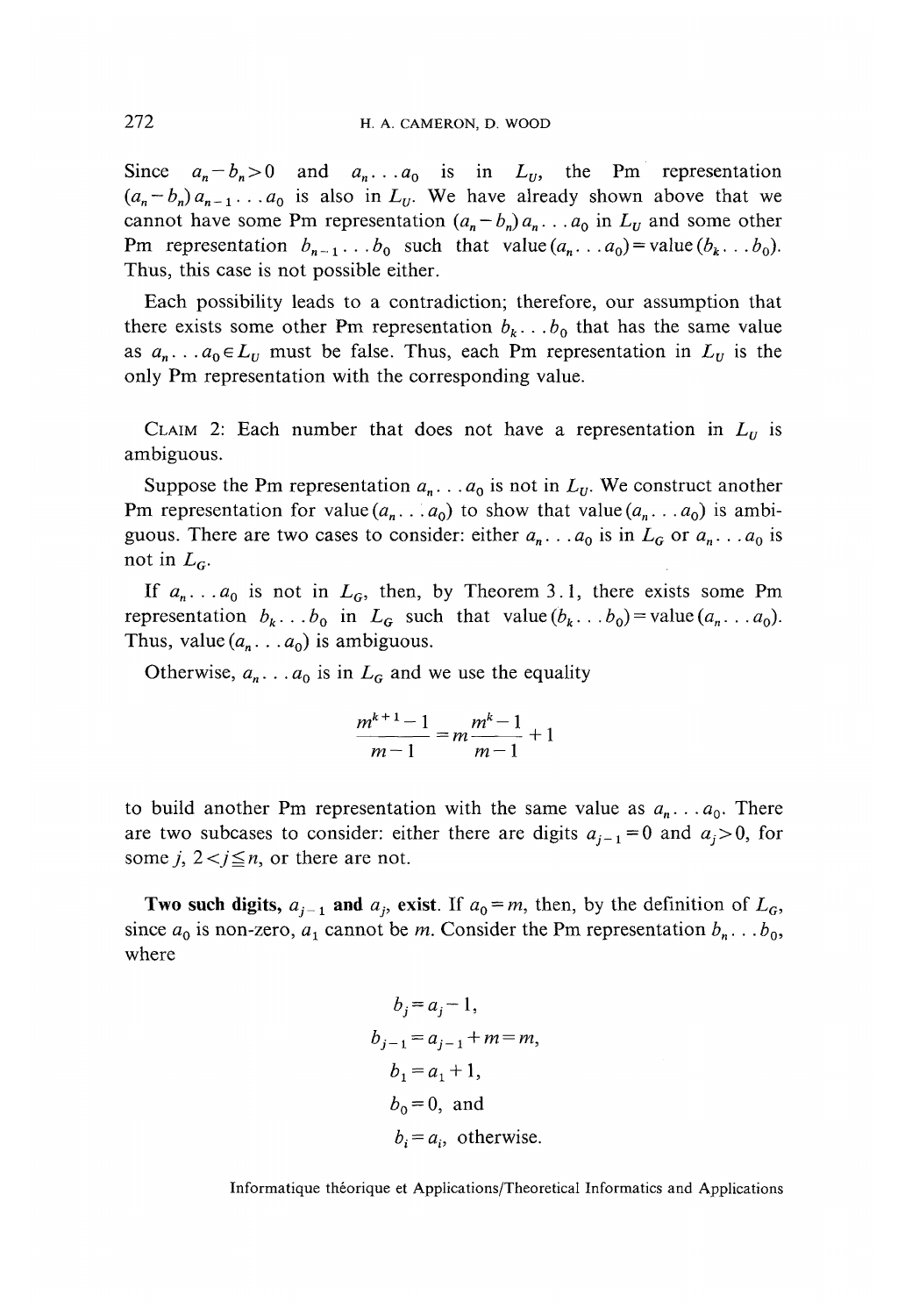Since  $j > 2$ , we have not defined digit  $b_1$  twice, so,

value 
$$
(b_n \tldots b_0)
$$
 = value  $(a_n \tldots a_0)$  -  $\frac{m^{j+1}-1}{m-1}$   
+  $m \frac{m^j-1}{m-1} + \frac{m^2-1}{m-1} - m$   
= value  $(a_n \tldots a_0)$ .

If  $a_0 < m$ , consider the Pm representation  $b_n \dots b_0$ , where

$$
b_j = a_j - 1,
$$
  
\n
$$
b_{j-1} = a_{j-1} + m = m,
$$
  
\n
$$
b_0 = a_0 + 1, \text{ and}
$$
  
\n
$$
b_i = a_i, \text{ otherwise.}
$$

We have

value 
$$
(b_n \tldots b_0)
$$
 = value  $(a_n \tldots a_0)$  -  $\frac{m^{j+1}-1}{m-1}$   
+  $m \frac{m^j-1}{m-1} + 1$   
= value  $(a_n \tldots a_0)$ .

Thus, value  $(a_n \dots a_0)$  is ambiguous.

**Two such digits,**  $a_{j-1}$  and  $a_j$ , do not exist. Then, either  $n \le 2$ , or  $n>2$  and  $a_i>0$ , for all *j*,  $2 \leq j \leq n$ .

Let us first consider  $n \le 2$ . (We add leading zeros as required to make all representations under consideration exactly three digits long.) Since  $a_2a_1a_0$ is in  $L_6$ , ifany digit is *m*, then all lower-order digits are zero. Since  $a_2 a_1 a_0$  is not in  $L_v$ , either  $a_2 = m$  or  $0 < a_2 < m$  and  $a_1 a_0$  is in  $\{00, 01, \ldots, 0(m-1), m1, m2, \ldots, mm\}$  or  $a_2 = 0$  and  $a_1 a_0$  is in  ${m1, m2, \ldots, mm}$ . Combining these two restrictions, we see that if  $n \le 2$ , then  $a_2 a_1 a_0$  is in  $\{m00\} + \{1, 2, ..., m-1\}$   $\{00, 01, ..., 0(m-1)\}$ . Since  $a_2 > 0$ ,  $a_1 = 0$ , and  $a_0 < m$  in each case, the representation  $(a_2 - 1)m(a_0 + 1)$  is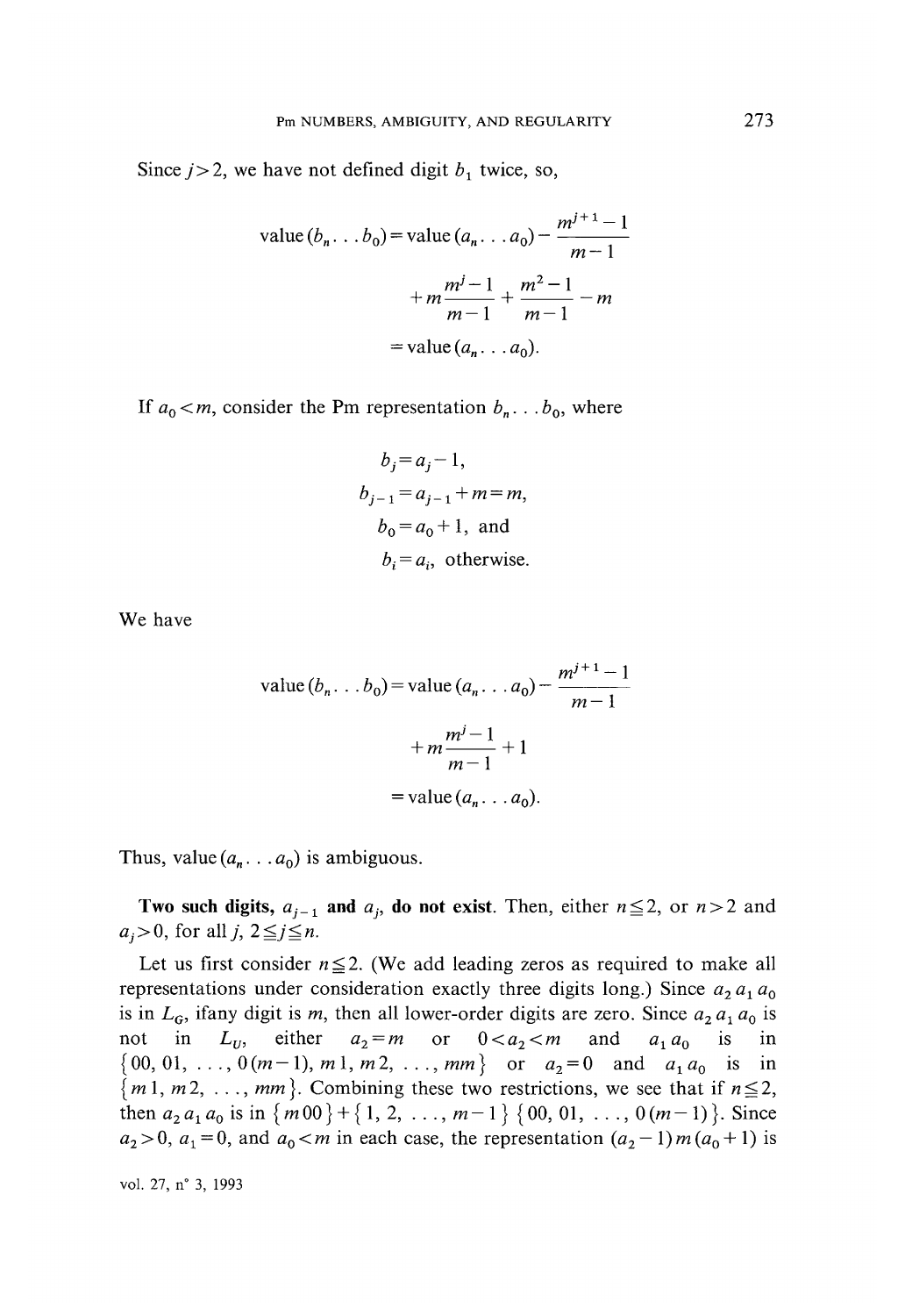a valid Pm representation and

value 
$$
((a_2 - 1) m (a_0 + 1))
$$
 = value  $(a_2 a_1 a_0)$  -  $\frac{m^3 - 1}{m - 1}$   
+  $m \frac{m^2 - 1}{m - 1} + 1$   
= value  $(a_2 a_1 a_0)$ .

Now let us consider  $n > 2$  and  $a_i > 0$ , for all j,  $2 \leq j \leq n$ . Since  $a_n \dots a_0$  is in  $L_G$ , if any digit is in m, then all lower-order digits are zero. Thus, since  $a_i>0$ , for all  $2 \leq j \leq n$ , we have  $a_j \neq m$ , for all *j*,  $2 < j \leq n$ . Since  $a_n \dots a_0$  is not in  $L_v$ , either  $a_2 = m$  (in which case  $a_1 a_0 = 00$ , since  $a_n \dots a_0$  is in  $L_G$ ), or  $0 < a_2 < m$ and  $a_1 a_0 \notin [0 \, m + \{1, \ldots, m - 1\} \{0, \ldots, m\} + m0]$  (in which case  $a_1 a_0 \in \{00, 01, \ldots, 0(m-1)\},$  since  $a_n \ldots a_0$  is in  $L_G$ ). Since  $a_2 > 0$ ,  $a_1 = 0$ , and  $a_0 < m$  in each case, the representation  $a_n \dots a_3(a_2-1)m(a_1+1)$  is a valid Pm representation and

value 
$$
(a_n \dots a_3 (a_2 - 1) m (a_1 + 1)) = \text{value } (a_n \dots a_0) - \frac{m^{3+1} - 1}{m - 1}
$$
  
+  $m \frac{m^2 - 1}{m - 1} + 1$   
= value  $(a_n \dots a_0)$ .

Thus, once again value  $(a_n \dots a_0)$  is ambiguous.

Therefore, each number that does not have a Pm representation in  $L<sub>U</sub>$  is ambiguous.  $\square$ 

#### **5. CONCLUSION**

We have characterized the set of Pm representations that are constructed by the greedy algorithm and the set of numbers that are unambiguous in the Pm number System and shown that these are regular sets.

One question that we have not answered is whether we need all the digits 0,1, . . ., *m.* For instance, if we are not allowed to use the digit *m,* would some integer have no Pm representation? We see that  $L<sub>v</sub>$  uses all the digits from  $\{0, 1, \ldots, m\}$  and each number with a representation in  $L_v$  has only one Pm representation. Thus, we need all the digits  $0, 1, \ldots, m$ , if all nonnegative integers are to be represented. This observation leaves an open